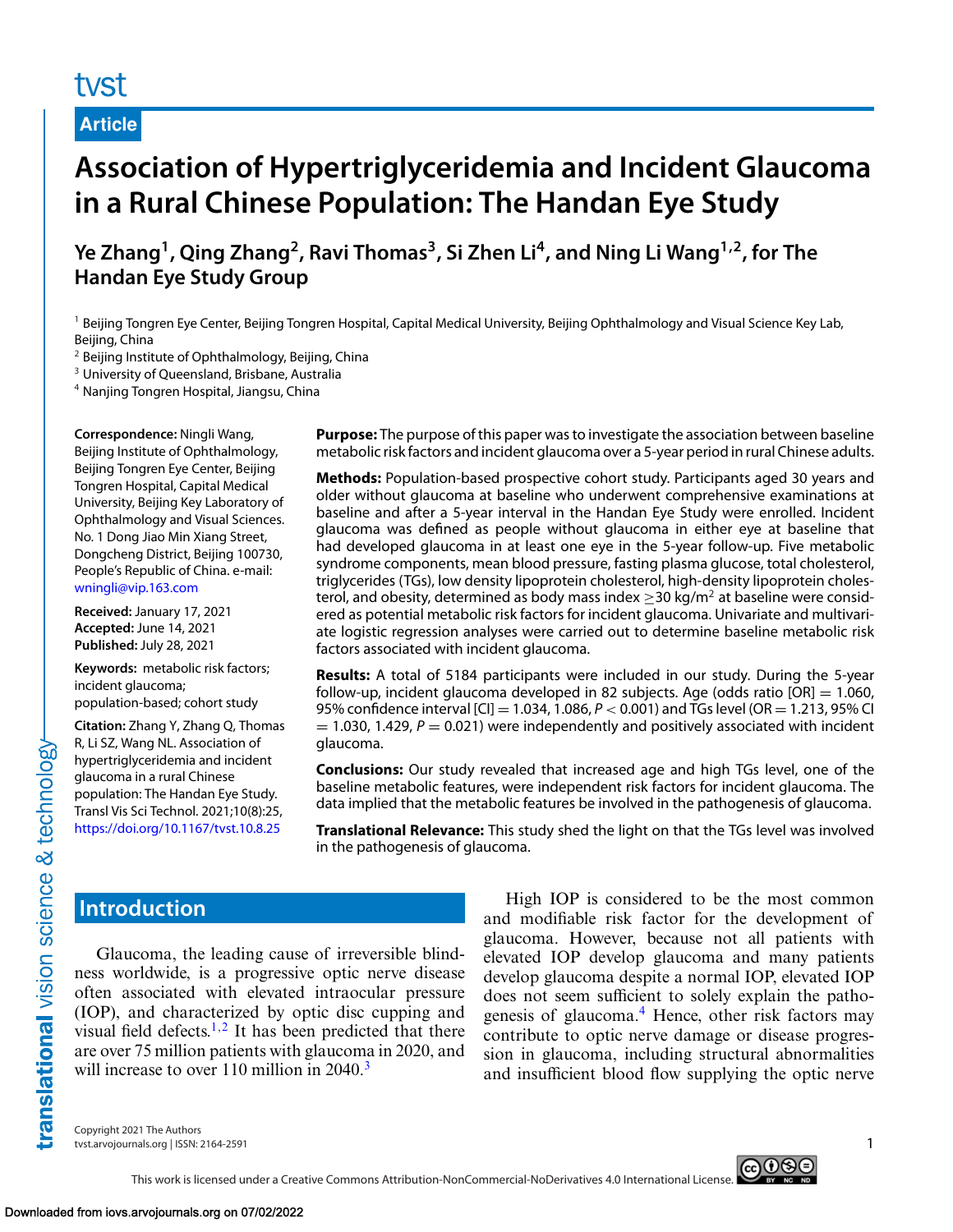and the surrounding retinal tissue caused by the dysfunction of the vasculature.<sup>5,6</sup>

Although the underlying mechanisms currently remain unclear, many previous cross-sectional and longitudinal epidemiological studies have shown associations of glaucoma or elevated IOP with several metabolic complications, such as elevated blood pressure (BP), elevated fasting plasma glucose (FPG) levels, concurrent atherosclerotic disease, and possibly obesity.<sup>[7–15](#page-8-0)</sup> These findings suggest a common underlying mechanism linking elevated IOP or glaucoma to various related metabolic risk factors, in other words, some or all components of metabolic syndrome (MetS).

MetS is a cluster of disorders and also atherosclerotic risk factors, including abdominal obesity, dyslipidemia (elevated triglycerides [TGs] and/or low highdensity lipoprotein cholesterol [HDL-C]), raised BP, and hyperglycemia. $16,17$  $16,17$  The MetS was defined as having at least three of the five components. $16,17$  $16,17$ 

We hypothesized that metabolic risk factors might be involved in the pathogenesis of glaucoma. A prospective cohort study is the standard method for exploring and identifying risk factors associated with a certain incident disease. In this study, we analyzed the relationships between the metabolic components including dyslipidemia, elevated BP, elevated waist circumference (WC), hyperglycemia, and obesity, and the incident glaucoma in a Northern rural Chinese population, through the 5-year follow-up and baseline researches of the Handan Eye Study (HES).

## **Methods**

#### **Subjects and Examination**

The HES baseline examination was conducted from 2006 to 2007. Residents aged 30 years or more who resided in the 13 targeted villages of Yongnian County, Handan City, Hebei Province, northern China for at least 6 months were recruited.<sup>18</sup> The detailed methods and procedures of the HES has been published[.18](#page-9-0) A total of 6830 participants took part in the baseline prevalence study.<sup>[18](#page-9-0)</sup> The health check-up included the standardized eye examination, physical examination, interview, and laboratory examination at a central clinic in the county hospital or locally established test centers[.18](#page-9-0) Home visits were conducted when subjects were unable to attend the local examination center.<sup>[18](#page-9-0)</sup>

A standardized 5-year follow-up examination and an interview were conducted from 2012 to 2013 adhering to the same protocol as baseline. All available participants from the baseline study were invited to take part.

The study was conducted in accordance with the Declaration of Helsinki and approved by the Ethical Committee of Beijing Tongren Hospital (approval number: TREC2006-22). Written informed consent was obtained from all participants.

#### **Data Collection**

According to standardized protocols at both baseline and follow-up visits, all participants underwent a comprehensive ophthalmic examination, including autorefraction using a KR-8800 auto keratorefractometer (Topcon, Tokyo, Japan), visual acuity using the logMAR E chart, subjective refraction, slit-lamp examination, anterior segment optical coherence tomography (OCT) imaging using the Visante anterior segment OCT (Carl Zeiss, Jena, Germany), IOP measurement using Kowa applanation tonometer (Kowa Company Ltd., Tokyo, Japan), ocular biometry using a 10-MHz A/B-mode ultrasound device (CineScan; Quantel Medical, Clermont-Ferrand, France), by a hard-tipped, corneal contact probe mounted on a slit lamp at baseline and an OcuScan RxP (Alcon, Inc., Fort Worth, TX, USA) at the follow-up, lens grading using the Lens Opacification Classification System III (LOCS III), fundus photography, and retinal nerve fiber layer (RNFL) imaging. $18,19$ 

Fundus photography was performed using Topcon TRC-NW6S/7S camera (Topcon, Tokyo, Japan) at baseline. And at follow-up, a Topcon TRC-NW6S/7S camera (Topcon, Tokyo, Japan) was used for approximately one-third of study participants, and a Canon CR-DGi with a 20D SLR back (Canon, Tokyo, Japan) was used for the other two-thirds of subjects. RNFL imaging was performed using Stratus OCT (Carl Zeiss, Jena, Germany) at baseline and RTVue (Carl Zeiss Meditec, Dublin, CA, USA) at follow-up.

Visual field testing using the standard 24-2 Swedish Interactive Testing Algorithm standard program on a visual field analyzer (Humphrey Visual Field Analyzer 740i or 750i; Carl Zeiss, Jena, Germany) and gonioscopy was performed on 1 in 10 subjects as well as who were found to have limbal anterior chamber depth (LACD)  $\leq 40\%$ , IOP > 21 mm Hg, and those having a history of glaucoma or suspect. The visual field was retested 20 minutes later if the glaucoma hemifield test result was outside the normal limits or was borderline or if the test was unreliable (i.e. fixation loses  $\geq$ 20%, false positives  $\geq$ 33%, or false negatives  $>33\%$ ).

Baseline and follow-up systemic characteristics of participants were collected. During the physical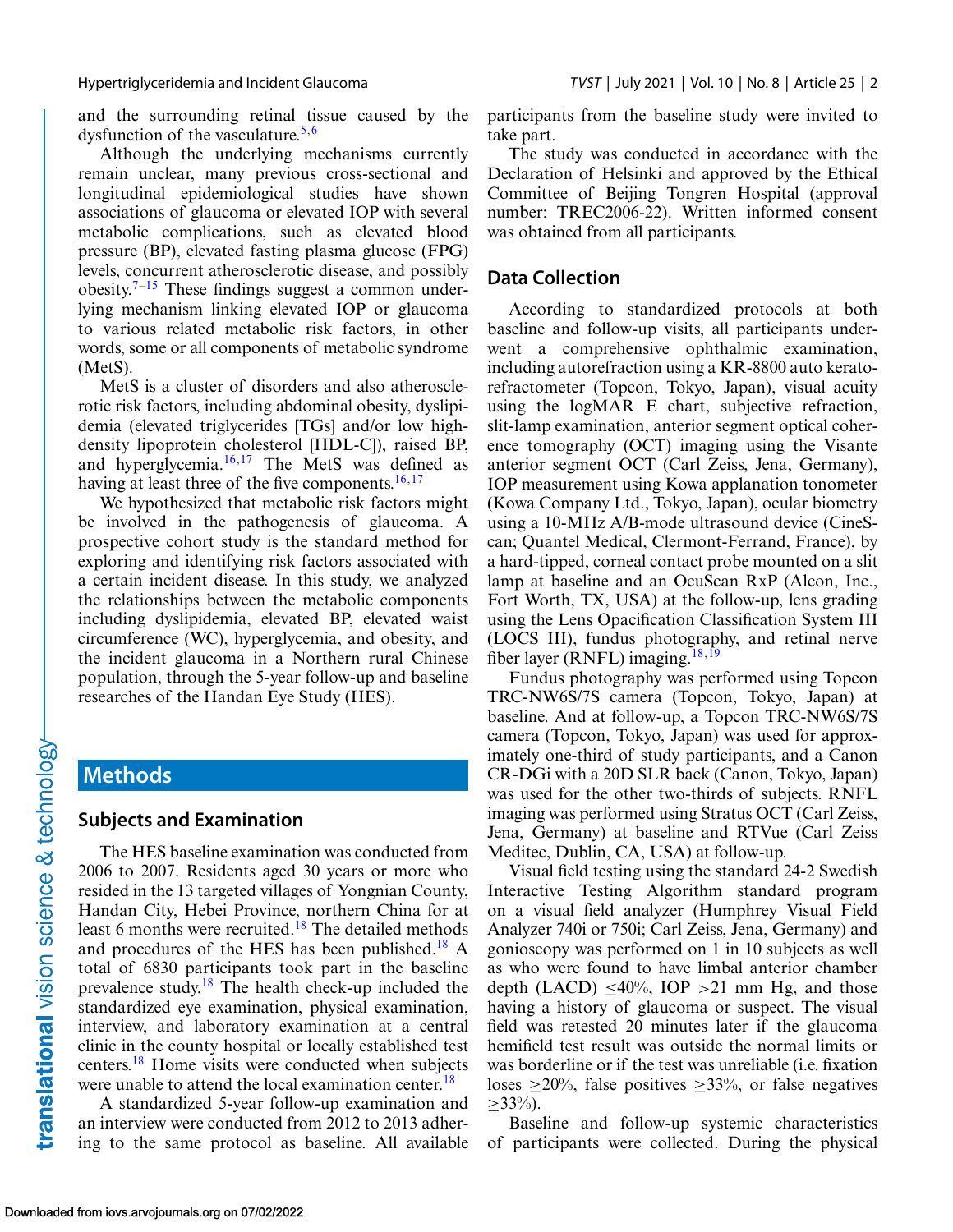examination, anthropometric measurements including height, weight, WC, hip circumference (HC), and BP were conducted according to standardized protocols by certified nurses.

Body height and weight were measured with subjects standing in bare feet and without outerwear. Height measurements were taken with a wall-mounted measuring tape. Body mass index (BMI) was calculated as weight in kilograms divided by squared height in meters. WC was measured at the mid-point on the midaxillary line between the lowest border of the last rib and the top of the iliac crest. HC was measured at the widest part of the hip at the lever of the greater trochanter. Waist to hip ratio (WHR) was calculated as WC divided by HC.

Two separate BP measurements were obtained with the subject in the seated position after 5 minutes of rest by using the noninvasive, automated electronic device (Hem-907 at baseline and Hem-7201 at followup, OMRON, Japan). Systolic blood pressure (SBP) and diastolic blood pressure (DBP) were calculated as the mean of the two independent measures. A third measurement was performed if the difference was  $>10$ mmHg between the 2 SBP readings or  $>5$  mm Hg between the 2 DBP readings, in which case, the mean of the 2 closer readings was used. Mean blood pressure (MBP) was calculated as  $(SBP + 2 \times DBP)/3$ .

Trained interviewers employed from local hospital or medical schools used questionnaires to obtain information regarding sociodemographic characteristics, occupation, education, health behavior (smoking, alcohol use, and physical activity), personal medical conditions, and familial medical histories from subjects. Smoking and alcohol use were defined as never used, current user, and former user.

Every subject who agreed to participate in the baseline study was requested to fast for at least 8 hours prior to blood drawing. Fasting venous blood samples were obtained early in the morning (7:00 to 9:00 AM) and blood centrifugation was done on site soon after blood collection with samples stored in an icebox prior to transfer to the hospital refrigerator. Serum was analyzed for lipids, including total cholesterol (TC), TGs, HDL-C, and low-density lipoprotein cholesterol (LDL-C), FPG, and et al.

### **Glaucoma Diagnostic Definitions at Follow-up**

The diagnosis of glaucoma in the follow-up research of the HES study had three steps. First, stereoscopic optic disc photographs at follow-up were evaluated by four glaucoma specialists (YZ, QZ, JH, and ZG). The status of the optic nerve was categorized as "definite glaucoma," "probable glaucoma," "possible glaucoma," and "not glaucoma." Vertical cup-disc ratio (VCDR), notching of the neural rim, localized or diffuse loss of the neural rim, presence of neural rim tissue  $\leq 0.1$ , and presence of a nerve fiber layer defect were all documented. Those felt to have definite glaucoma, probable glaucoma, and possible glaucoma by any of the specialists were presented to a panel of glaucoma specialists in the next step.

Second, three senior glaucoma specialists (TR, BSW, and YBL), reviewed the follow-up disc photographs of subjects who were classified as definite glaucoma, probable glaucoma, or possible glaucoma in the first step again and categorized these subjects as having definite, probable, possible, or no glaucoma based on consensus. If the results differed among three specialists, a third independent reading was carried out by another senior glaucoma specialist (DSF), who also classified the patients according to the same definitions based on the follow-up fundus photographs.

The final diagnosis was determined by another glaucoma specialist (NLW) based on disc photographs, clinical records for VCDRs and visual fields in the follow-up research if some confused diagnosis existed in the second step. In addition, the disc morphology changes comparing to the baseline were used only when it was still confusing for some cases in the final step diagnosis. Those graded with definite or probable glaucoma using the review described were ultimately classified as having glaucoma. The changes in visual field compared to the baseline of subjects were not evaluated in the glaucoma diagnosis procedure.

Glaucoma was also diagnosed as present in persons in whom the optic nerve was not visible because of media opacity, visual acuity was 20/400, and IOP was 99.5th percentile; or in whom visual acuity was 20/400, and the eye had evidence of previous glaucoma filtering surgery; or if medical records were available confirming glaucomatous damage.

Incident glaucoma was defined as people without glaucoma in either eye at baseline who developed glaucoma in at least one eye in the 5-year follow-up.

### **Definition of Risk Factors**

The baseline demographic information, including age and sex, anthropometric data including BMI, WHR, the health behavior including smoke and alcohol intake, and medical history including stroke, heart disease, and hyperlipidemia, were all considered as potential risk factors for incident glaucoma.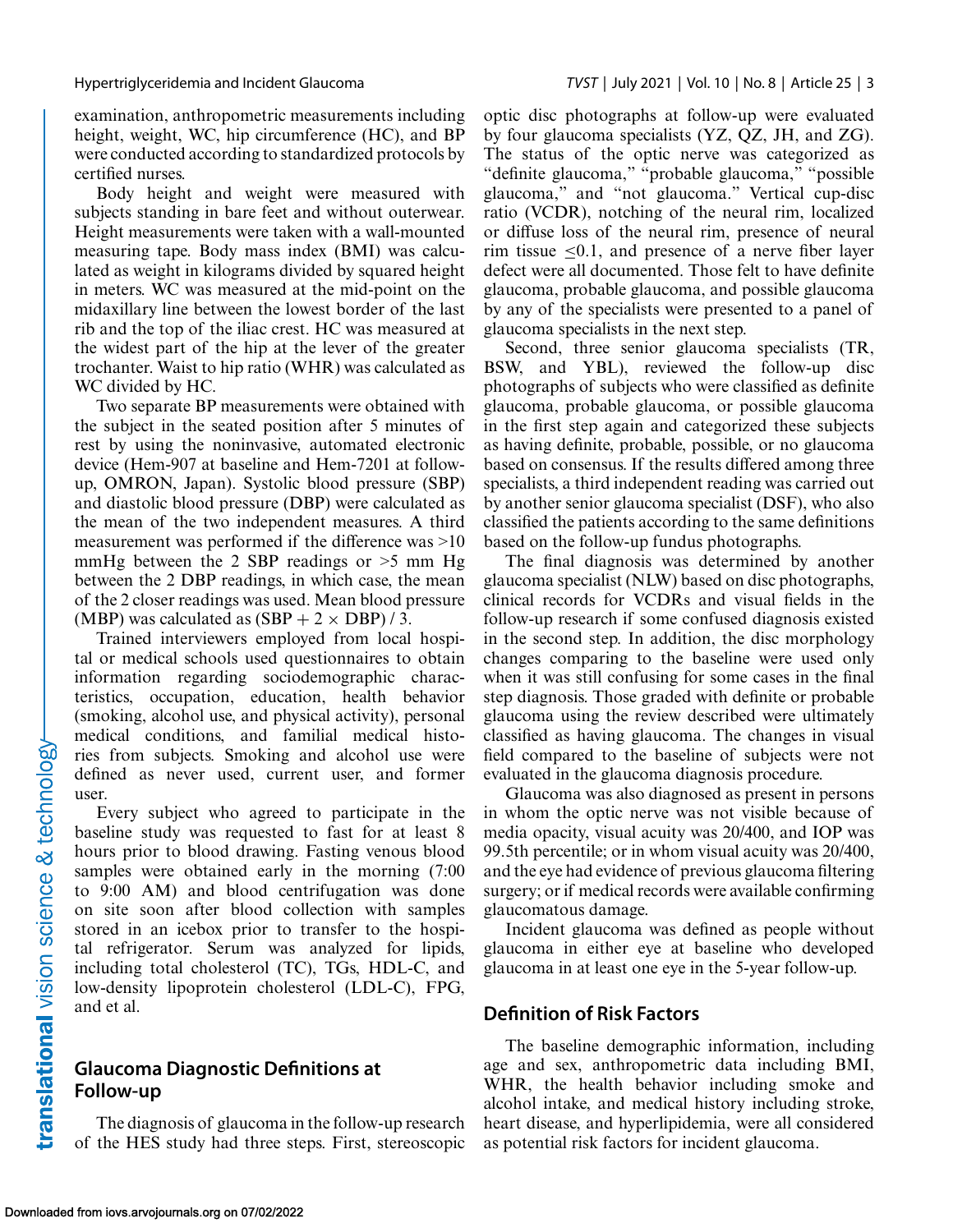The clinical diagnosis of MetS was made according to the revised National Cholesterol Education Program Adult Treatment Panel III criteria (2004) with waist circumference cutoff modified for an Asian population.<sup>20,21</sup> There are 5 components in the MetS diagnosis: (1) elevated WC: WC  $\geq 90$  cm in male subjects and  $\geq 80$  cm in female subjects; (2) elevated TGs:  $\geq$ 1.7 mmol/L; (3) reduced HDL-C: <1.0 mmol/L in male subjects and  $\langle 1.3 \text{ mmol/L} \rangle$  in female subjects; (4) elevated BP: SBP  $\geq$ 130 mm Hg and/or DBP  $\geq$ 85 mm Hg or under antihypertensive drug treatment in a patient with a history of hypertension; and (5) hyperglycemia: FPG  $\geq$ 5.6 mmol/L or use of antidiabetic medications. $20,21$ 

The five MetS components at baseline were all defined as potential metabolic risk factors for incident glaucoma in our study. Besides those, MBP, laboratory data, including FPG, TC, TGs, LDL-C and HDL-C, and obesity, determined as BMI  $>$ 30 kg/m<sup>2</sup> at baseline were also considered as potential metabolic risk factors for incident glaucoma. $^{22}$  $^{22}$  $^{22}$ 

#### **Statistical Analysis**

All statistical analysis was performed with Statistical Package for the Social Sciences version 25.0 (Chicago, IL, USA). Baseline characteristics were compared between subjects who did not return for follow-up examination or had ungradable fundus photographs and those who did receive the follow-up examination. Comparison of baseline characteristics and possible risk factors between subjects who did not develop glaucoma in the follow-up and those who did was also performed. Subjects who were on treatment for hyperlipidemia were excluded for calculation of lipid levels (including TC, TGs, LDL-C, and HDL-C).

For the continuous variables, the data were tested for normality using the Kolmogorov-Smirnov test. Comparison of variables was done using the independent *t*-test (for variables demonstrating a normal distribution) or Mann-Whitney U test (for variables failing to demonstrate a normal distribution) for continuous variables, and Pearson's  $\chi^2$  test for categorical variables.

Univariate and multivariate logistic regression analyses were carried out to determine risk factors at baseline associated with incident glaucoma and to calculate the odds ratios (ORs) and their 95% confidence intervals (CIs) for incident glaucoma. The following possible risk factors previously mentioned were tested: age, sex, history of stroke, history of heart disease, history of hyperlipidemia, smoking, drinking, IOP, BMI, WHR, MBP, FPG, TC, TGs, LDL-C and HDL-C, elevated BP, hyperglycemia, elevated WC,

elevated TGs, reduced HDL-C, and obesity. Variables found to be significant (with  $P < 0.1$ ) in univariable analysis were then added to the multivariable analysis. Statistical significance was set at  $P < 0.05$ .

# **Results**

A total of 5394 subjects aged 35 years or older participated in the 5-year follow-up of the HES. There were 1436 subjects who were lost to follow-up due to the following reasons: (1) died (507 subjects, 35.3%), (2) had severe physical or mental diseases (117 subjects, 8.1%), (3) were at work (496 subjects, 34.5%), (4) refused to attend (251 subjects, 17.5%), (5) were out of contact (63 subjects, 4.4%), and (6) documented with the wrong information (2 subjects, 0.1%), leaving 5394 participants completed in the follow-up study.<sup>[19](#page-9-0)</sup> The follow-up rate of the HES was 85.3%.[19](#page-9-0) Among the 5394 subjects with follow-up reexamination, 83 were diagnosed with glaucoma and 3 with undetermined diagnosis at baseline; 124 could not be diagnosed at follow-up because of no readable fundus photographs. Finally, the remaining at-risk population comprised 5184 participants (82.0%) in our study [\(Figure\)](#page-4-0).

There were 702 subjects who had no blood samples collected, leaving 4482 of the 5184 subjects who had complete data on all laboratory variables. The amount of missing data was 13.5% for each variable obtained from the blood samples.

The baseline characteristics of the participants and nonparticipants in this study are summarized in [Table 1.](#page-5-0) Compared with the 1139 nonparticipant survivors, the 5184 participant survivors tended to have better BCVA ( $P < 0.001$ ), smaller LT ( $P < 0.001$ ), smaller VCDR ( $P = 0.012$ ), larger BMI ( $P = 0.001$ ), and higher MBP ( $P = 0.008$ ).

At the 5-year follow-up, 82 subjects were diagnosed with incident glaucoma (definite and probable glaucoma). A total of 81 subjects were on treatment for hyperlipidemia including 2 incident glaucoma and 79 nonincident glaucoma subjects. The data of these subjects were excluded for calculation of lipid levels. Baseline characteristics and components of MetS of participants with and without incident glaucoma are shown in [Table 2.](#page-6-0) Analysis of these baseline parameters showed that compared with those who did not develop glaucoma over the 5-year period, the incident cases were more likely to be older  $(P < 0.001)$ , smoked currently or in the past  $(P = 0.023)$ , had worse BCVA ( $P = 0.001$ ), had higher IOP ( $P = 0.016$ ), had shallower central anterior chamber depth (ACD;  $P = 0.007$ , had thicker lenses ( $P = 0.002$ ), had larger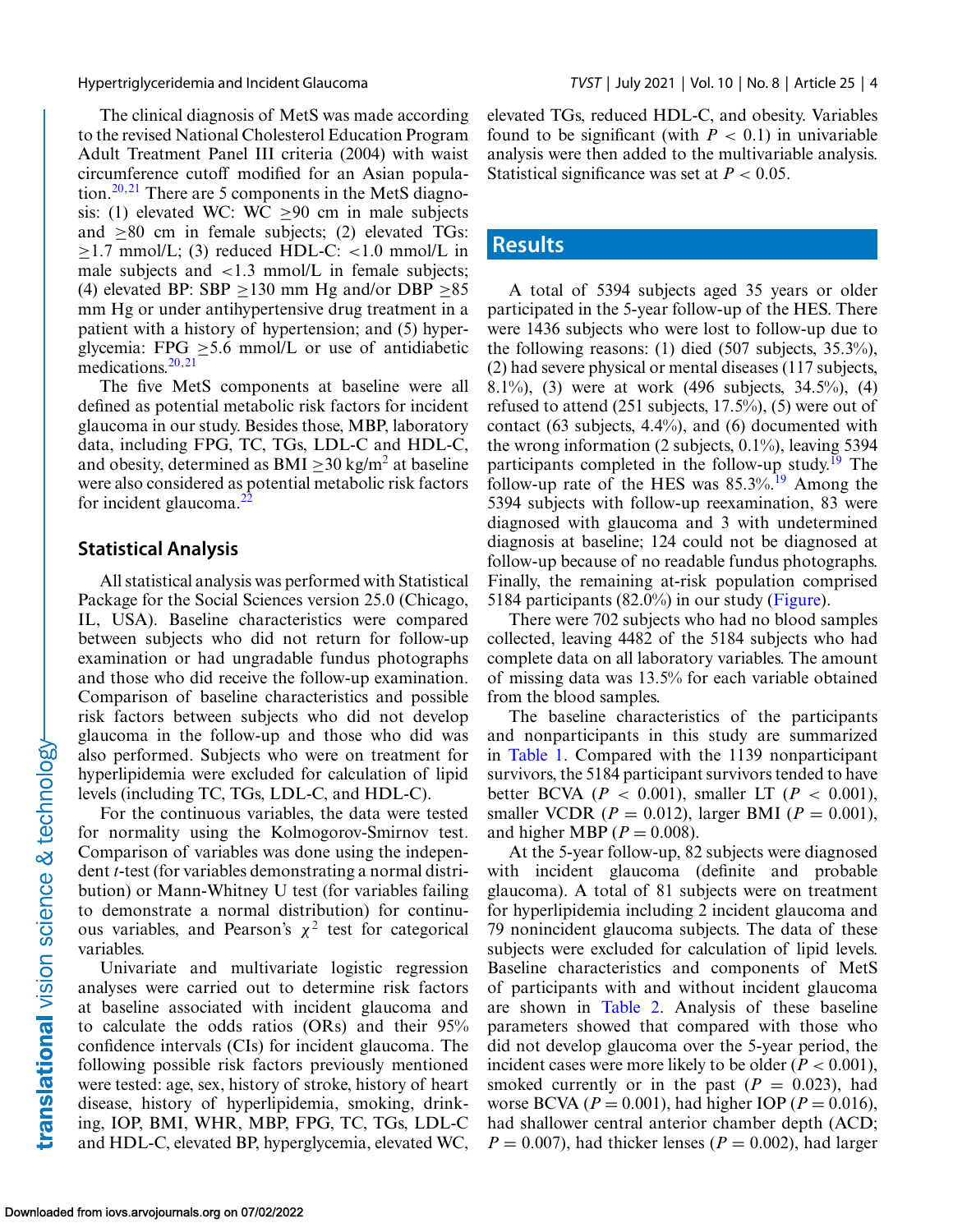<span id="page-4-0"></span>

**Figure.** Flow chart showing the enrollment of participants in this study.

VCDR ( $P < 0.001$ ), had higher MBP ( $P = 0.002$ ) and elevated BP ( $P < 0.001$ ), had higher TC level ( $P =$ 0.027) and LDL-C level  $(P = 0.021)$  at baseline.

In univariate regression analysis, age ( $OR = 1.073$ , 95% CI = 1.051, 1.095, *P* < 0.001), smoking (in the past; OR = 2.715, 95% CI = 1.271, 5.799,  $P = 0.010$ ), IOP (OR = 1.105, 95% CI = 1.029, 1.187, *P* = 0.006), MBP (OR = 1.025, 95% CI = 1.010, 1.040, *P* = 0.001), TC level (OR = 1.282, 95% CI = 1.018, 1.616,  $P =$ 0.035), TGs level (OR = 1.217, 95% CI = 1.051, 1.409,  $P = 0.009$ ), LDL-C level (OR = 1.452, 95% CI = 1.032, 2.042,  $P = 0.032$ ), and elevated BP (OR = 3.184, 95%)  $CI = 1.754, 5.778, P < 0.001$  were positively associated with incident glaucoma [\(Table 3\)](#page-7-0). After including these five parameters in the multivariate regression analysis (backward), the result showed that age (OR  $= 1.060, 95\% \text{ CI} = 1.034, 1.086, P < 0.001$  and TGs level (OR = 1.213, 95% CI = 1.030, 1.429,  $P = 0.021$ ) were independently associated with incident glaucoma (see [Table 3\)](#page-7-0).

#### **Discussion**

To the best of our knowledge, this is the first large, population-based cohort study to examine the associations between metabolic risk factors and incident glaucoma in an adult Chinese population.

In this longitudinal study comprising Chinese adults age 30 years or older who participated in both the baseline and 5-year follow-up of the HES, we found that age and TGs level, one of the metabolic features, were positively and independently associated with incident glaucoma. In our study, subjects with incident glaucoma had higher TGs level than those without, but the difference failed to show statistical significance. This is likely due to the limited number of patients with incident glaucoma on follow-up.

Hypertriglyceridemia is an independent risk factor for cardiovascular disease, often seen in patients with metabolic syndrome and type 2 diabetes.<sup>[23,24](#page-9-0)</sup> A significant association among high TGs level, a metabolic factor, and glaucoma has been reported before.<sup>7,[25–27](#page-9-0)</sup> A meta-analysis included 17 case-control studies investigating the difference in TGs levels in patients with glaucoma and those without found that patients with glaucoma had significantly higher mean TGs level than patients without glaucoma.<sup>25</sup> Another meta-analysis, which included 28 studies, also reported that hypertriglyceridemia showed a significant association with glaucoma[.28](#page-9-0) As the studies included in this metaanalysis were case-control studies, whether the association is causal or not remains to be investigated. $25$  In addition, the exact role of TGs in the pathogenesis and progression of glaucoma remains unclear.<sup>[25](#page-9-0)</sup>

Patients diagnosed with glaucoma have been shown to have an increased risk of cardiovascular mortal-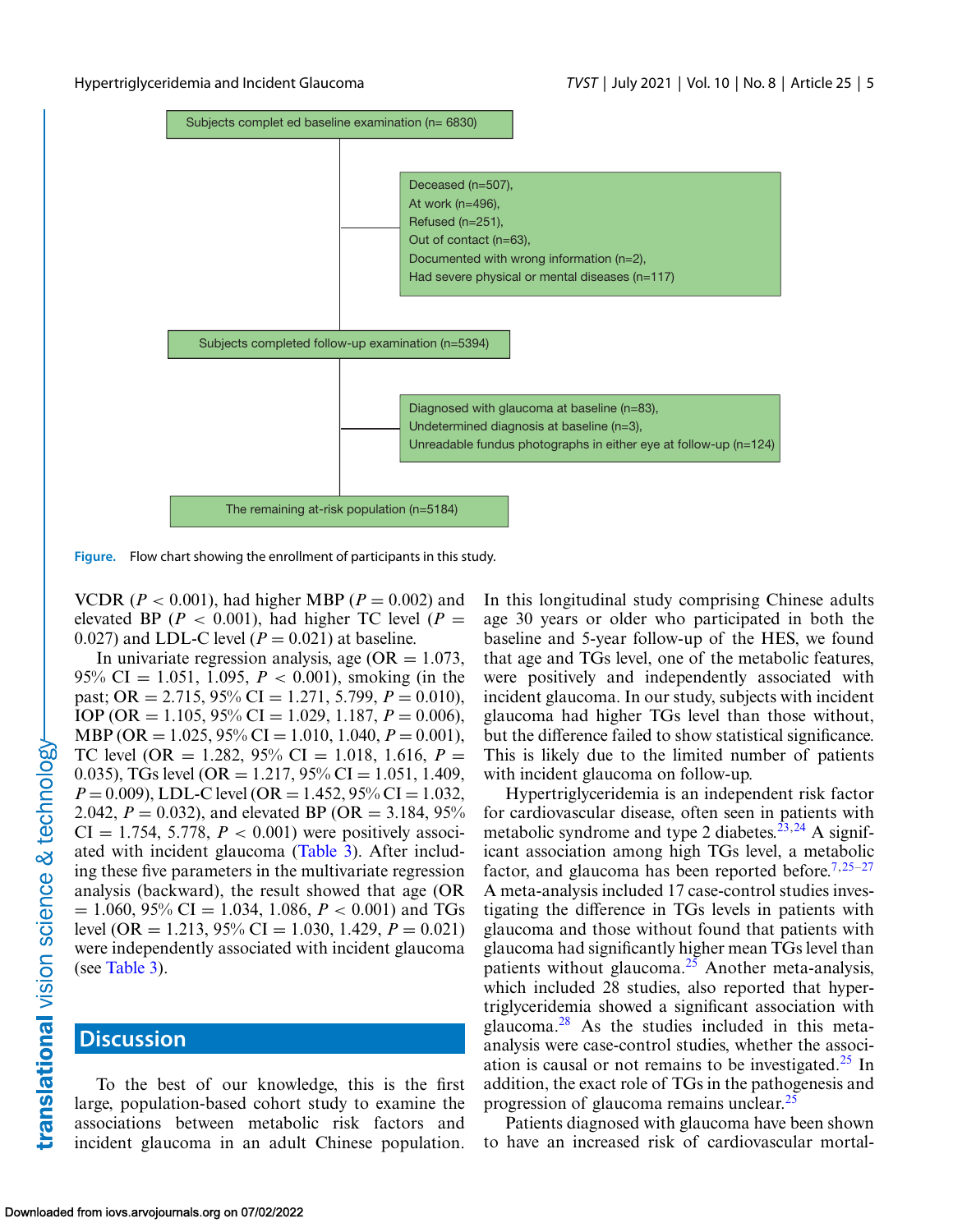| Parameter            | Nonparticipants ( $n = 1139$ ) | Participants ( $n = 5184$ ) | P Value                 |  |
|----------------------|--------------------------------|-----------------------------|-------------------------|--|
| Age (IR), years      | 51.0 (39.0, 61.0)              | 52.0 (42.0, 58.0)           | $0.761^{\dagger}$       |  |
| Gender               |                                |                             |                         |  |
| Male $(\%)$          | 537 (47.1)                     | 2327 (44.9)                 | $0.166^{\ddagger}$      |  |
| Female (%)           | 602 (52.9)                     | 2857 (55.1)                 |                         |  |
| BCVA (IR)            | 0.10(0.00, 0.20)               | 0.10(0.00, 0.10)            | ${<}0.001$ <sup>†</sup> |  |
| IOP (IR), mm Hq      | 15.3 (13.0, 17.3)              | 15.0 (13.0, 17.0)           | $0.090^{\dagger}$       |  |
| Central ACD (IR), mm | 2.76 (2.42, 3.06)              | 2.73 (2.44, 3.01)           | $0.090^{\dagger}$       |  |
| $LT$ (IR), mm        | 4.63 (4.30, 4.96)              | 4.69 (4.39, 4.98)           | ${<}0.001$ <sup>†</sup> |  |
| $AL$ (IR), mm        | 22.81 (22.32, 23.34)           | 22.79 (22.27, 23.28)        | $0.106^{\dagger}$       |  |
| VCDR (IR)            | 0.40(0.40, 0.50)               | 0.40(0.40, 0.40)            | $0.012^{\dagger}$       |  |
| BMI (IR), $kg/m2$    | 23.67 (21.64, 26.42)           | 24.22 (22.10, 26.44)        | $0.001^{\dagger}$       |  |
| $WHR$ (IR)           | 0.90(0.86, 0.94)               | 0.90(0.87, 0.93)            | $0.142^{\dagger}$       |  |
| MBP (IR), mm Hg      | 95.3 (86.0, 104.7)             | 96.3 (87.5, 106.3)          | $0.008^{\dagger}$       |  |
| FPG, mmol/L          | 5.53 (5.20, 5.94)              | 5.51 (5.18, 5.93)           | $0.387^{\dagger}$       |  |
| TC (IR), mmol/L      | 4.51 (3.92, 5.20)              | 4.51 (3.95, 5.15)           | $0.883^{\dagger}$       |  |
| TGs (IR), mmol/L     | 1.23 (0.90, 1.81)              | 1.25(0.88, 1.81)            | $0.987^{\dagger}$       |  |
| LDL-C (IR), mmol/L   | 2.65(2.25, 3.13)               | 2.65 (2.26, 3.08)           | $0.909^{\dagger}$       |  |
| HDL-C (IR), mmol/L   | 1.24 (1.09, 1.42)              | 1.25 (1.09, 1.43)           | $0.749^{\dagger}$       |  |

<span id="page-5-0"></span>

| Table 1. Comparison of Baseline Characteristics of Participants and Nonparticipants in This Study |  |  |
|---------------------------------------------------------------------------------------------------|--|--|
|                                                                                                   |  |  |

BCVA, best corrected visual acuity; IOP, intraocular pressure; ACD, anterior chamber depth; LT, lens thickness; AL, axial length; VCDR, vertical cup disc ratio; BMI, body mass index; WHR, waist hip ratio; MBP, mean blood pressure; FPG, fasting plasma glucose; TC, total cholesterol; TGs, total triglycerides; LDL-C, low-density lipoprotein cholesterol; HDL-C, high-density lipoprotein cholesterol; BP, blood pressure; WC, waist circumference; IR, interquartile range.

†Mann-Whitney U test.

 $\sqrt[{\frac{1}{2}} \chi^2$  test.

ity, which is primarily explained by common risk factors, such as hypertriglyceridemia.<sup>[29–32](#page-9-0)</sup> The mechanism may be that hypertriglyceridemia causes vascular dysfunction that leads to abnormal ocular blood flow and perfusion instability leading to impaired vascular supply to the optic nerve head and / or increased blood viscosity, which causes elevation of episcleral venous pressure resulting in increased IOP. $25,33-35$ 

Our study explored the relationship between baseline IOP and TGs level and found that TGs level were positively associated with IOP (OR  $= 0.267, 95\%$  $CI = 0.346, 0.425, P < 0.001$ ; not shown in the results section). Previous studies had also reported a similar association. Chang et al. analyzed the clinical data of 1112 participants in Taiwan and concluded that DBP, FPG, and TGs level were positively associated with IOP[.7](#page-8-0) Yi et al. investigated the relationship between ocular hypertension and MetS in 17,160 Korean adults and found out that elevated FPG, elevated BP, elevated TGs, and low HDL-C were associated with higher IOPs.[36](#page-9-0) Yokomichi et al. included 15,747 Japanese individuals who visited a private healthcare center and found that increases in HDL-C, TGs, SBP, DBP, and FPG levels were risk factors for elevated IOP.<sup>[37](#page-9-0)</sup>

Wang et al. included 3251 Chinese individuals (age  $\geq$ 45 years) from the Beijing Eye Study and found that patients with dyslipidemia had significantly increased IOP but failed to find any significant relationship between dyslipidemia and glaucoma.<sup>[38](#page-9-0)</sup>

At this stage, we cannot determine whether hypertriglyceridemia leads to incident glaucoma via a potential effect on IOP, or whether TGs may have a pathogenic impact on glaucoma independently of IOP.

Besides the TGs level, other metabolic risk factors were also found to be associated with glaucoma or increased IOP. Zhao et al. reported a meta-analysis which identified 47 studies, including 2,981,342 individuals from 16 countries and found that diabetes, diabetes duration, and FPG levels were associated with a significantly increased risk of glaucoma; diabetes and FPG levels were associated with slightly higher IOP.<sup>[39](#page-9-0)</sup> Jung et al. published a study, which included 287,553 subjects using the Korean National Health Insurance System and found that high FPG, BP, and TC levels were all associated with increased risk of developing primary open angle glaucoma (POAG).<sup>[40](#page-9-0)</sup> Rasoulinejad et al. included 200 Iranian subjects (100 patients with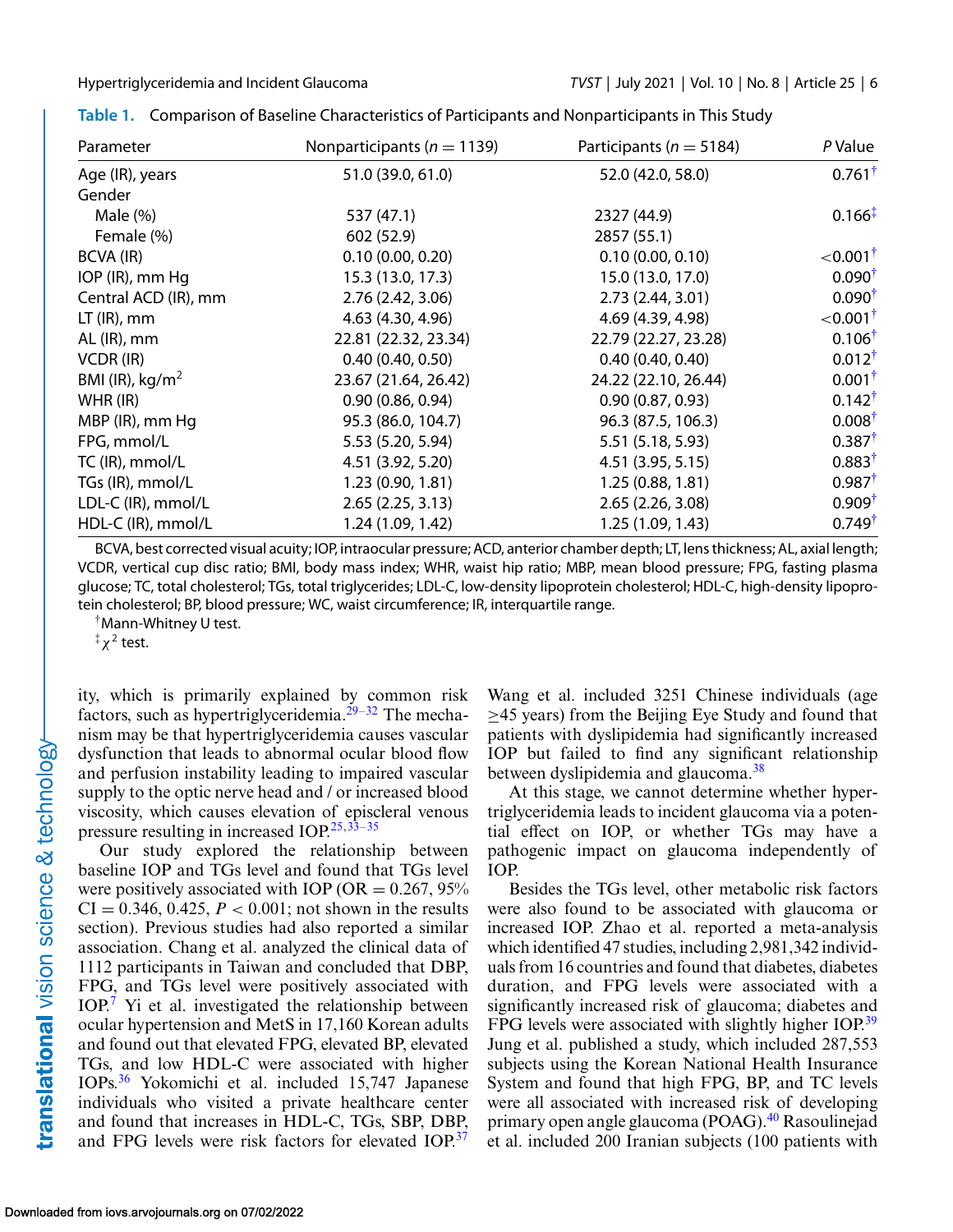#### <span id="page-6-0"></span>**Table 2.** Comparison of Subjects With and Without Incident Glaucoma in This Study

| Parameter                                                                   | Subjects Who Developed<br>Glaucoma ( $n = 82$ ) | Subjects Who Did Not Develop<br>Glaucoma ( $n = 5102$ ) | P Value                |
|-----------------------------------------------------------------------------|-------------------------------------------------|---------------------------------------------------------|------------------------|
|                                                                             |                                                 |                                                         |                        |
| Age (IR), years                                                             | 60.0 (52.0, 67.3)                               | 52.0 (42.0, 58.0)                                       | $<$ 0.001 $^{\dagger}$ |
| Gender                                                                      |                                                 |                                                         | $0.245^{\ddagger}$     |
| Male $(\%)$                                                                 | 42 (51.2)                                       | 2285 (44.8)                                             |                        |
| Female (%)                                                                  | 40 (48.8)                                       | 2817 (55.2)                                             |                        |
| History of stroke                                                           |                                                 |                                                         |                        |
| No (%)                                                                      | 74 (94.9)                                       | 4875 (97.8)                                             | $0.096^{\ddagger}$     |
| Yes (%)                                                                     | 4(5.1)                                          | 109(2.2)                                                |                        |
| History of heart disease                                                    |                                                 |                                                         |                        |
| No (%)                                                                      | 70 (92.1)                                       | 4569 (94.9)                                             | $0.289*$               |
| Yes (%)                                                                     | 6(7.9)                                          | 248(5.1)                                                |                        |
| History of hyperlipidemia                                                   |                                                 |                                                         |                        |
| No (%)                                                                      | 66 (95.7)                                       | 4388 (97.6)                                             | $0.227^{\ddagger}$     |
| Yes (%)                                                                     | 3(4.3)                                          | 106(2.4)                                                |                        |
| Smoking                                                                     |                                                 |                                                         |                        |
| Current (%)                                                                 | 20(25.3)                                        | 1376 (27.3)                                             | $0.023*$               |
| Past (%)                                                                    | 8(10.1)                                         | 200 (4.0)                                               |                        |
| Never (%)                                                                   | 51 (64.6)                                       | 3462 (68.7)                                             |                        |
| Drinking                                                                    |                                                 |                                                         |                        |
| Current (%)                                                                 | 12 (15.2)                                       | 948 (18.8)                                              | $0.704*$               |
| Past (%)                                                                    | 2(2.5)                                          | 137(2.7)                                                |                        |
| Never (%)                                                                   | 65 (82.3)                                       | 3952 (78.5)                                             |                        |
| BCVA (IR)                                                                   | 0.10(0.00, 0.20)                                | 0.00(0.00, 0.10)                                        | $0.001^{\dagger}$      |
| IOP (IR), mm Hg                                                             | 16.00 (13.50, 17.75)                            | 15.0 (13.0, 17.0)                                       | $0.016^{\dagger}$      |
| Central ACD (IR), mm                                                        | 2.57 (2.26, 2.91)                               | 2.73 (2.45, 3.01)                                       | $0.007^{\dagger}$      |
| $LT$ (IR), mm                                                               | 4.82 (4.50, 5.29)                               | 4.68 (4.39, 4.98)                                       | $0.002^{\dagger}$      |
| AL (IR), mm                                                                 | 22.77 (22.33, 23.44)                            | 22.79 (22.27, 23.28)                                    | $0.713^{\dagger}$      |
| VCDR (IR)                                                                   | 0.50(0.40, 0.60)                                | 0.40(0.40, 0.40)                                        | $<$ 0.001 $^{\dagger}$ |
| BMI (IR), $kg/m2$                                                           | 24.44 (21.67, 26.67)                            | 24.22 (22.10, 26.44)                                    | $0.886^{\dagger}$      |
| WHR (IR)                                                                    | 0.91(0.88, 0.94)                                | 0.90(0.87, 0.93)                                        | $0.193^{\dagger}$      |
| MBP (IR), mm Hq                                                             | 102.3 (90.8, 112.8)                             | 96.17 (87.33, 106.17)                                   | $0.002^{\dagger}$      |
| FPG, mmol/L                                                                 | 5.54 (5.32, 5.88)                               | 5.51 (5.17, 5.93)                                       | $0.365$ <sup>†</sup>   |
| TC (IR), mmol/L                                                             | 4.89 (4.16, 5.38)                               | 4.50 (3.95, 5.13)                                       | $0.027$ <sup>t</sup>   |
| TGs (IR), mmol/L                                                            | 1.29 (0.84, 2.05)                               | 1.24 (0.88, 1.79)                                       | $0.531^{\dagger}$      |
| LDL-C (IR), mmol/L                                                          | 2.95 (2.36, 3.25)                               | 2.64 (2.26, 3.06)                                       | $0.021$ <sup>†</sup>   |
| HDL-C (IR), mmol/L                                                          | 1.25 (1.06, 1.44)                               | 1.25 (1.09, 1.43)                                       | $0.855^{\dagger}$      |
| Elevated BP (BP $\geq$ 130/85 mm Hg or use of antihypertensive medications) |                                                 |                                                         |                        |
| No (%)                                                                      | 13 (16.0)                                       | 1924 (37.8)                                             | $<$ 0.001 $\ddagger$   |
| Yes (%)                                                                     | 68 (84.0)                                       | 3161 (62.2)                                             |                        |
| Hyperglycemia (FBG $\geq$ 5.6 mmol/L or use of antidiabetic medications)    |                                                 |                                                         |                        |
| No (%)                                                                      | 39 (56.5)                                       | 2450 (55.7)                                             | $0.886$ <sup>+</sup>   |
| Yes (%)                                                                     | 30 (43.5)                                       | 1952 (44.3)                                             |                        |
| Elevated WC ( $\geq$ 90 cm in men or 80 cm in women)                        |                                                 |                                                         |                        |
| No (%)                                                                      | 30 (38.0)                                       | 2064 (40.7)                                             | $0.620*$               |
| Yes (%)                                                                     | 49 (62.0)                                       | 3003 (59.3)                                             |                        |
| Elevated TGs ( $\geq$ 1.70 mmol/L)                                          |                                                 |                                                         |                        |
| No (%)                                                                      | 43 (64.2)                                       | 3099 (71.5)                                             | $0.187^{\ddagger}$     |
| Yes (%)                                                                     | 24 (35.8)                                       | 1234 (28.5)                                             |                        |
| Reduced HDL-C (<1.0 mmol/L in men or 1.3 mmol/L in women)                   |                                                 |                                                         |                        |
| No (%)                                                                      | 41 (61.2)                                       | 2744 (63.3)                                             | $0.718^{1}$            |
| Yes (%)                                                                     | 26 (38.8)                                       | 1590 (36.7)                                             |                        |
| Obesity (BMI $\geq$ 30 kg/m <sup>2</sup> )                                  |                                                 |                                                         |                        |
| No (%)                                                                      | 74 (93.7)                                       | 4616 (93.1)                                             | $0.848$ <sup>T</sup>   |
| Yes (%)                                                                     | 5(6.3)                                          | 341 (6.9)                                               |                        |

BCVA, best corrected visual acuity; IOP, intraocular pressure; ACD, anterior chamber depth; LT, lens thickness; AL, axial length; VCDR, vertical cup disc ratio; BMI, body mass index; WHR, waist hip ratio; MBP, mean blood pressure; FPG, fasting plasma glucose; TC, total cholesterol; TGs, total triglycerides; LDL-C, low-density lipoprotein cholesterol; HDL-C, high-density lipoprotein cholesterol; BP, blood pressure; WC, waist circumference; IR, interquartile range.

†Mann-Whitney U test.

 $\frac{1}{4} \chi^2$  test.

POAG and 100 controls) and found that patients with elevated FPG, high BP, and high TGs level had significantly higher IOP levels and patients with glaucoma had increased prevalence of components of MetS.<sup>[41](#page-9-0)</sup> Kim et al. included 18,240 Korean participants who underwent health check-ups and found that normal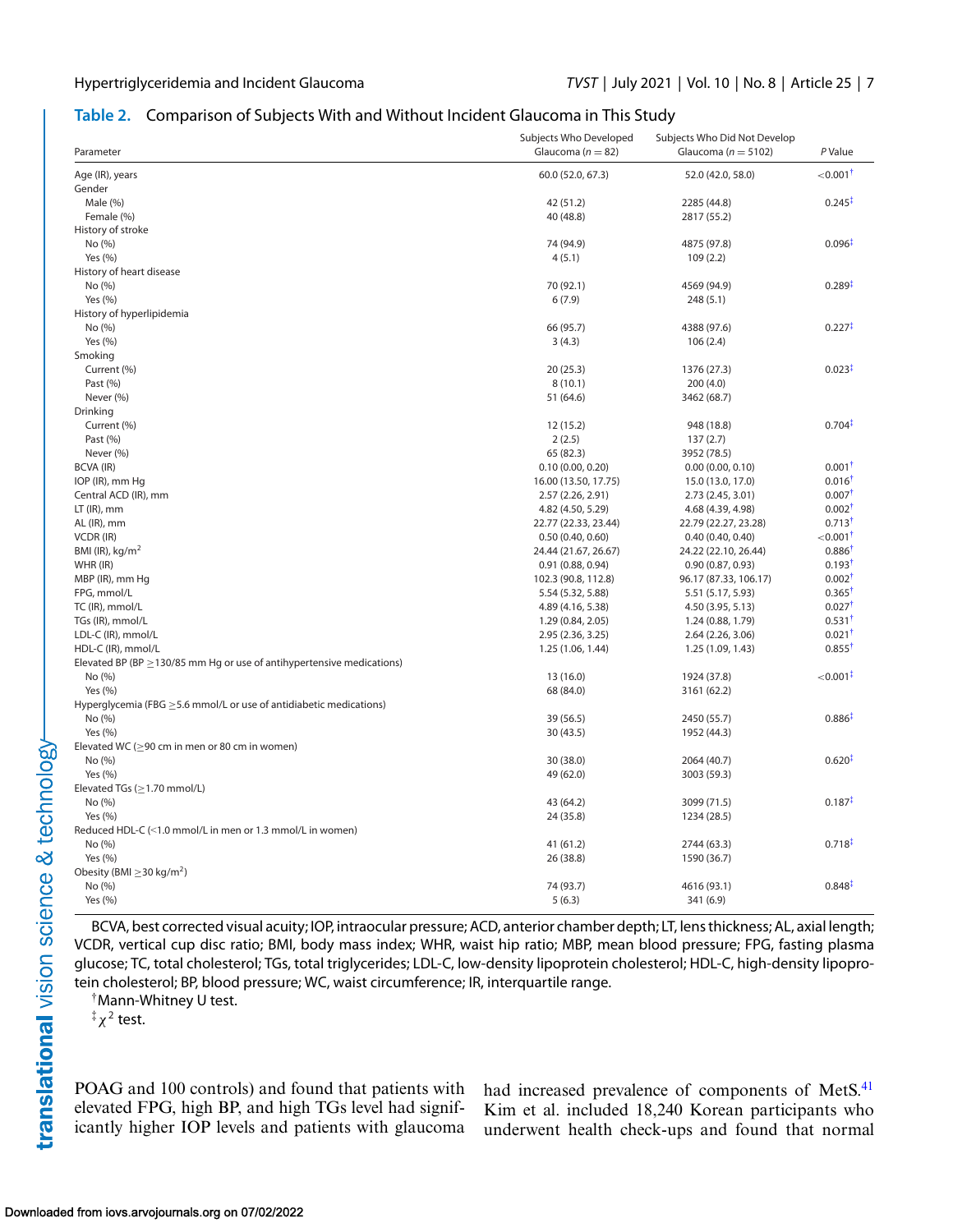#### <span id="page-7-0"></span>**Table 3.** Baseline Metabolic Risk Factors for Incident Glaucoma in This Study

|                                    | Univariate Logistic Regression |           | Multivariate Logistic Regression        |          |                      |         |
|------------------------------------|--------------------------------|-----------|-----------------------------------------|----------|----------------------|---------|
| Variable                           | OR (95% CI)                    | P Value   | <b>Estimated Regression Coefficient</b> | $\chi^2$ | OR (95% CI)          | P Value |
| Age                                | 1.073 (1.051, 1.095)           | < 0.001   | 0.058                                   | 21.598   | 1.060 (1.034, 1.086) | < 0.001 |
| Female sex                         | 0.773(0.499, 1.195)            | 0.247     |                                         |          |                      |         |
| History of stroke, present         | 2.418 (0.868, 6.730)           | 0.091     |                                         |          |                      |         |
| History of heart disease, present  | 1.579 (0.679, 3.671)           | 0.288     |                                         |          |                      |         |
| History of hyperlipidemia, present | 1.882 (0.582, 6.081)           | 0.291     |                                         |          |                      |         |
| Smoking                            |                                |           |                                         |          |                      |         |
| Never                              | reference                      | reference |                                         |          |                      |         |
| Current                            | 0.987(0.586, 1.661)            | 0.960     |                                         |          |                      |         |
| Past                               | 2.715 (1.271, 5.799)           | 0.010     |                                         |          |                      |         |
| Drinking                           |                                |           |                                         |          |                      |         |
| Never                              | reference                      | reference |                                         |          |                      |         |
| Current                            | 0.770 (0.414, 1.430)           | 0.408     |                                         |          |                      |         |
| Past                               | 0.888(0.215, 3.662)            | 0.869     |                                         |          |                      |         |
| <b>IOP</b>                         | 1.105 (1.029, 1.187)           | 0.006     |                                         |          |                      |         |
| <b>BMI</b>                         | 0.990(0.930, 1.055)            | 0.762     |                                         |          |                      |         |
| <b>WHR</b>                         | 26.768 (0.420, 1704.897)       | 0.121     |                                         |          |                      |         |
| <b>MBP</b>                         | 1.025 (1.010, 1.040)           | 0.001     |                                         |          |                      |         |
| <b>FPG</b>                         | 1.100 (0.973, 1.243)           | 0.129     |                                         |          |                      |         |
| <b>TC</b>                          | 1.282 (1.018, 1.616)           | 0.035     |                                         |          |                      |         |
| TGs                                | 1.217 (1.051, 1.409)           | 0.009     | 0.193                                   | 5.329    | 1.213 (1.030, 1.429) | 0.021   |
| LDL-C                              | 1.452 (1.032, 2.042)           | 0.032     |                                         |          |                      |         |
| HDL-C                              | 0.670(0.273, 1.648)            | 0.383     |                                         |          |                      |         |
| Elevated BP, present               | 3.184 (1.754, 5.778)           | < 0.001   | 0.663                                   | 3.422    | 1.941 (0.961, 3.919) | 0.064   |
| Hyperglycemia, present             | 0.965(0.598, 1.560)            | 0.886     |                                         |          |                      |         |
| Elevated WC, present               | 1.123 (0.710, 1.774)           | 0.620     |                                         |          |                      |         |
| Elevated TG, present               | 1.489 (0.911, 2.434)           | 0.112     |                                         |          |                      |         |
| Reduced HDL-C, present             | 1.177 (0.725, 1.911)           | 0.509     |                                         |          |                      |         |
| Obesity, present                   | 0.915 (0.367, 2.278)           | 0.848     |                                         |          |                      |         |

IOP, intraocular pressure; BMI, body mass index; WHR, waist hip ratio; MBP, mean blood pressure; FPG, fasting plasma glucose; TC, total cholesterol; TGs, total triglycerides; LDL-C, low-density lipoprotein cholesterol; HDL-C, high-density lipoprotein cholesterol; BP, blood pressure; WC, waist circumference; OR, odds ratio; CI, confidence interval.

tension glaucoma was positively associated with the number of MetS components.<sup>[42](#page-9-0)</sup>

In our study, using logistic regression analysis, only high TGs level, but not other metabolic abnormalities, including elevated WC, high FPG, elevated BP, high TC level, high LDL-C, low HDL-C, or obesity, was associated with incident glaucoma.

It has been emphasized the importance of glaucoma screening and detecting in patients with metabolic syndrome and obesity, especially those with high blood pressure and high  $T\dot{G}$ s.<sup>40,[43](#page-10-0)</sup> Our results support the recommendation that patients with hypertriglyceridemia should undergo regular ophthalmological examinations to monitor the onset or progression of glaucoma.

In a recent meta-analysis, statin use was associated with a reduced incidence of glaucoma.<sup>[44](#page-10-0)</sup> Experimental research has revealed that statins can increase aqueous outflow capacity by inducing cellular changes in trabecular meshwork structure.[45](#page-10-0) The observational nature of our study does not allow us to evaluate whether interventions that lower TGs levels can modify glaucoma development and/or outcomes. Randomized clinical studies are needed to better investigate whether the use of triglyceride-lowering and / or cholesterol-lowering drugs may be useful in the prevention or risk reduction of glaucoma.

The strength of our study includes a comprehensive investigation of the causal relationship of metabolic risk factors and incident glaucoma through a population-based prospective longitudinal cohort study representative of the Chinese adult population. The nature of our study would establish the temporal sequence required for causal inference. In addition, the number of participants and the follow-up period in our study were sufficient to investigate the study question. We propose that the results of the study could be extrapolated to Chinese populations.

Our study has several limitations. First, as the included participants were 30 years or older, the results cannot be directly applied to younger patients. Second, gonioscopy was performed on 1 in 10 subjects as well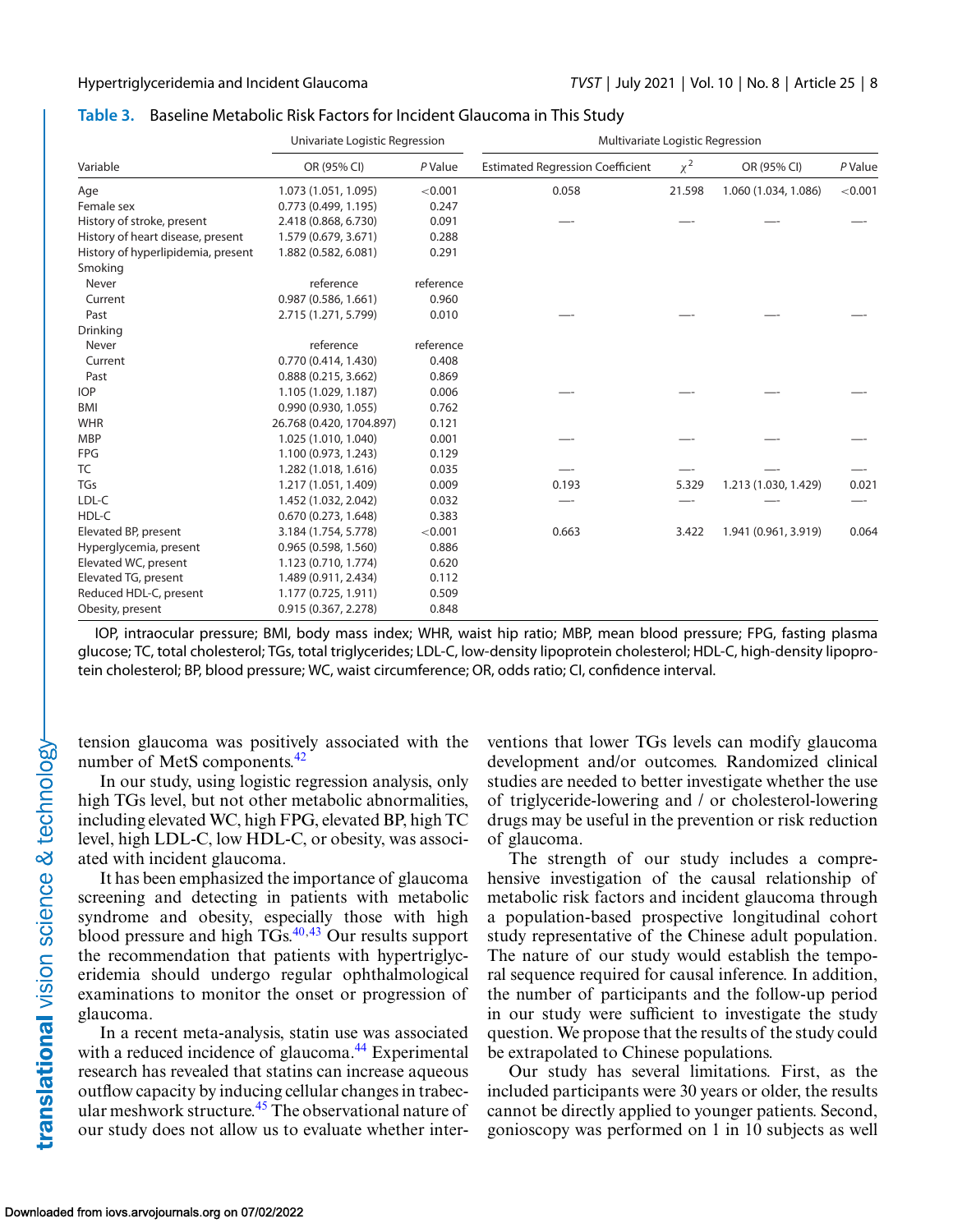as those who were found to have LACD  $\leq 40\%$ , IOP >21 mm Hg, and those having a history of glaucoma or suspect. We could not identify the incident glaucomas to be angle closure glaucomas or open angle glaucomas in the analysis because not all the incident glaucoma subjects underwent gonioscopy. Hence, we were unable to investigate the associations between metabolic risk factors and the different subtypes of glaucoma. Third, metabolic syndrome components were defined using single lipid and glucose measurement, which may have biased the results. Fourth, among the included 5184 subjects, 702 of them had no blood sample obtained. The subjects with blood samples tended to be female, had larger BMI, larger WHR, and higher MBP, compared with those without blood samples. This could also cause a bias.

# **Conclusion**

In summary, our study revealed that age and TGs level were independently associated with incident glaucoma. The data implied that hyperlipidemia be involved in the pathogenesis of glaucoma. Further research is needed to better understand the complex interactions among metabolic abnormalities, IOP, and the pathogenesis of glaucoma.

# **Acknowledgments**

The authors thank all staff who contributed to this study.

Supported by research special fund of the Ministry of Health of the People's Republic of China (Grant Number 201002019). The funding organization had no role in the design or conduct of this research.

Disclosure: **Y. Zhang,** None; **Q. Zhang,** None; **R. Thomas,** None; **S.Z. Li,** None; **N.L. Wang,** None

## **References**

- 1. Quigley HA, Broman AT. The number of people with glaucoma worldwide in 2010 and 2020. *Br J Ophthalmol*. 2006;90:262–267.
- 2. Oh SW, Lee S, Park C, Kim DJ. Elevated intraocular pressure is associated with insulin resistance and metabolic syndrome. *Diabetes Metab Res Rev*. 2005;21:434–440.

<span id="page-8-0"></span>Hypertriglyceridemia and Incident Glaucoma *TVST* | July 2021 | Vol. 10 | No. 8 | Article 25 | 9

- 3. Tham YC, Li X, Wong TY, Quigley HA, Aung T, Cheng CY. Global prevalence of glaucoma and projections of glaucoma burden through 2040: a systematic review and meta-analysis. *Ophthalmology*. 2014;121:2081–2090.
- 4. Huck A, Harris A, Siesky B, et al. Vascular considerations in glaucoma patients of African and European descent. *Acta Ophthalmol*. 2014;92:e336– e340.
- 5. Moore D, Harris A, Wudunn D, Kheradiya N, Siesky B. Dysfunctional regulation of ocular blood flow: A risk factor for glaucoma? *Clin Ophthalmol*. 2008;2:849–861.
- 6. Cherecheanu AP, Garhofer G, Schmidl D, Werkmeister R, Schmetterer L. Ocular perfusion pressure and ocular blood flow in glaucoma. *Curr Opin Pharmacol*. 2013; 13(1): 36–42.
- 7. Chang YC, Lin JW, Wang LC, Chen HM, Hwang JJ, Chuang LM. Associations of intraocular pressure with the metabolic syndrome and novel cardiometabolic risk factors. *Eye*. 2010;24:1037–1043.
- 8. Klein BE, Klein R, Linton KL. Intraocular pressure in an American community. The Beaver Dam Eye Study. *Invest Ophthalmol Vis Sci*. 1992;33:2224–2228.
- 9. Shiose Y, Kawase Y. A new approach to stratified normal intraocular pressure in a general population. *Am J Ophthalmol*. 1986;101:714–721.
- 10. Klein BE, Klein R. Intraocular pressure and cardiovascular risk variables. *Arch Ophthalmol*. 1981;99:837–839.
- 11. Wu SY, Leske MC. Associations with intraocular pressure in the Barbados Eye Study. The Barbados Eye Study Group. *Arch Ophthalmol*. 1997;115:1572–1576.
- 12. Dielemans I, de Jong PT, Stolk R, Vingerling JR, Grobbee DE, Hofman A. Primary openangle glaucoma, intraocular pressure, and diabetes mellitus in the general elderly population. The Rotterdam Study. *Ophthalmology*. 1996;103:1271– 1275.
- 13. Shiose S. Intraocular pressure: new perspectives. *Surv Ophthalmol*. 1990;34:413–435.
- 14. Mori K, Ando F, Nomura H, Sato Y, Shimokata H. Relationship between intraocular pressure and obesity in Japan.*Int J Epidemiol*. 2000;29:661–666.
- 15. Lee JS, Lee SH, Oum BS, Chung JS, Cho BM, Hong JW. Relationship between intraocular pressure and systemic health parameters in a Korean population. *Clin Experiment Ophthalmol*. 2002;30:237–241.
- 16. Reaven GM. Banting lecture 1988. Role of insulin resistance in human disease. *Diabetes*. 1988;37:1595–1607.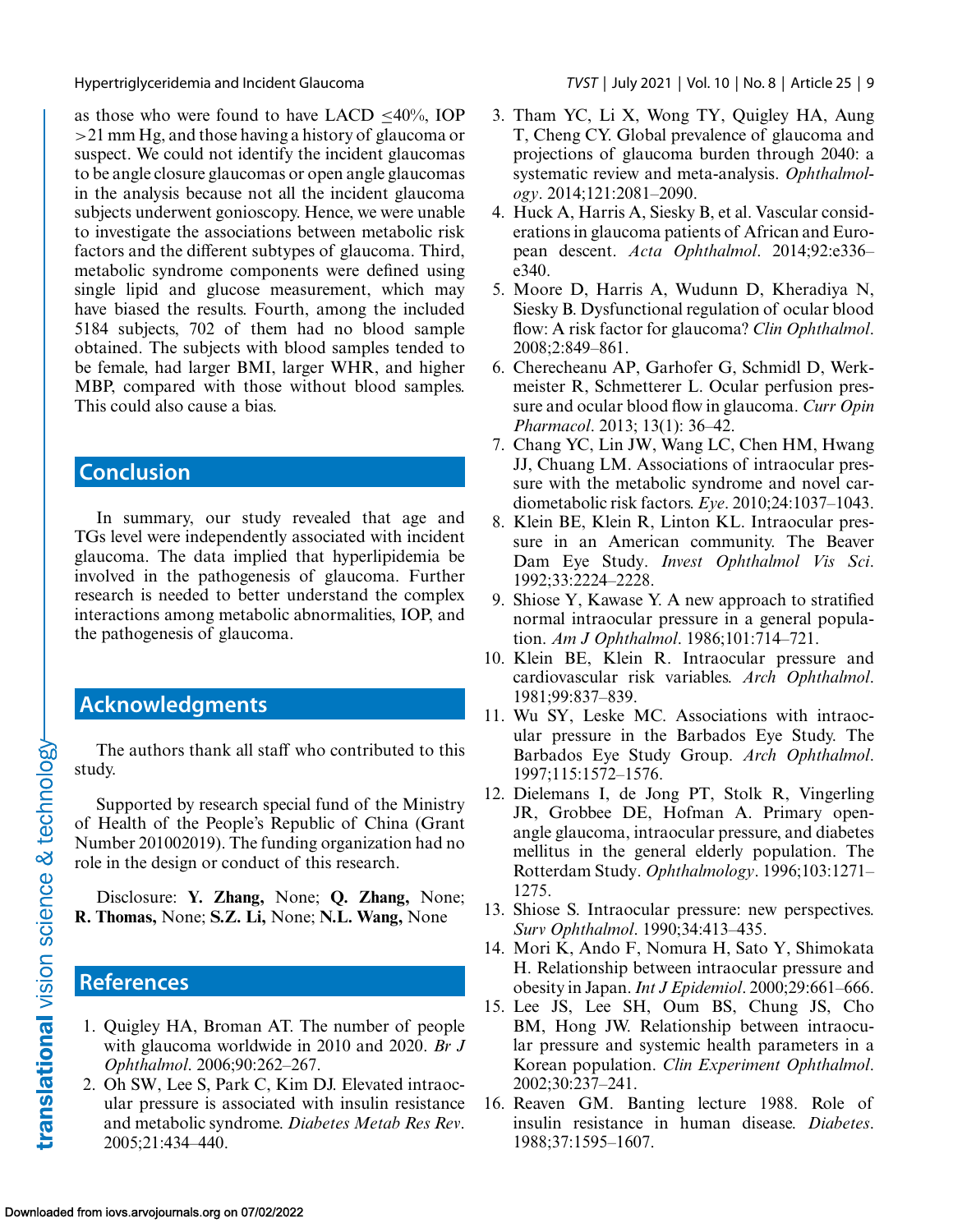<span id="page-9-0"></span>

- 17. Liese AD, Mayer-Davis EJ, Haffner SM. Development of the multiple metabolic syndrome: an epidemiologic perspective. *Epidemiol Rev*. 1998;20:157–172.
- 18. Liang YB, Friedman DS, Wong TY, et al. Rationale, design, methodology, and baseline data of a population-based study in rural China: The Handan Eye Study. *Ophthalmic Epidemiol*. 2009;16:115–127.
- 19. Cao K, Hao J, Zhang Y, et al. Design, methodology, and preliminary results of the follow-up of a population-based cohort study in rural area of northern China: Handan Eye Study. *Chin Med J (Engl)*. 2019;132:2157–2167.
- 20. Grundy SM, Cleeman JI, Daniels SR, et al. Diagnosis and management of the metabolic syndrome: an American Heart Association/National Heart, Lung, and Blood Institute Scientific Statement. *Circulation*. 2005;112:2735–2752.
- 21. Lu J, Wang L, Li M, et al. Metabolic syndrome among adults in China: the 2010 China Noncommunicable Disease Surveillance. *J Clin Endocrinol Metab*. 2017;102:507–515.
- 22. World Health Organization. *Obesity: Preventing and Managing the Global Epidemic*. WHO Obesity Technical Report Series 894. Geneva, Switzerland: World Health Organization; 2000.
- 23. Chapman MJ, Ginsberg HN, Amarenco P, et al. Triglyceride-rich lipoproteins and high-density lipoprotein cholesterol in patients at high risk of cardiovascular disease: evidence and guidance for management. *Eur Heart J.* 2011;32:1345–1361.
- 24. Tziomalos K, Athyros VG, Karagiannis A, Kolovou GD, Mikhailidis DP. Triglycerides and vascular risk: insights from epidemiological data and interventional studies. *Curr Drug Targets*. 2009;10:320–327.
- 25. Pertl L, Mossböck G, Wedrich A, et al. Triglycerides and open angle glaucoma A metaanalysis with metaregression. *Sci Rep*. 2017;7:78297837.
- 26. SahinogluKeskek N, Keskek SO, Cevher S, et al. Metabolic syndrome as a risk factor for elevated intraocular pressure. *Pakistan J Med Sci*. 2014;30:477482.
- 27. Davari MH, Kazemi T, Rezai A. A survey of the relationship between serum cholesterol and triglyceride to glaucoma: A case control study. *J Basic Appl Sci*. 2014;10:3943.
- 28. Wang S, Bao X. Hyperlipidemia, blood lipid level, and the risk of glaucoma: a meta-analysis. *Invest Ophthalmol Vis Sci*. 2019;60:1028–1043.
- 29. Yanagi M, Kawasaki R, Wang JJ, Wong TY, Crowston J, Kiuchi Y. Vascular risk factors in

glaucoma: a review. *Clin Experiment Ophthalmol*. 2011;39:252–258.

- 30. Orzalesi N, Rossetti L, Omboni S, OPTIME Study Group; CONPROSO. Vascular risk factors in glaucoma: the results of a national survey. *Graefes Arch Clin Exp Ophthalmol*. 2007;245:795–802.
- 31. Tsai JC. Influencing ocular blood flow in glaucoma patients: the cardiovascular system and healthy lifestyle choices. *Can J Ophthalmol*. 2008;43:347– 350.
- 32. Leske MC, Heiji A, Hyman L, et al. Predictors of long-term progression in the early manifest glaucoma trial. *Ophthalmology*. 2007;114:1965–1972.
- 33. Glowinska B, Urban M, Hryniewicz A, Peczynska J, Florys B, Hwish M. Endothelin-1 plasma concentration in children and adolescents with atherogenic risk factors. *Kardiol Pol*. 2004;61:329–338.
- 34. Broadway DC, Drance SM. Glaucoma and vasospasm. *Br J Ophthalmol* 1998;82:862–870.
- 35. Rasoulinejad SA, Kasiri A., Montazeri M, Rashidi N, Montazeri M, Hedayati H. The association between primary open angle glaucoma and clustered components of metabolic syndrome. *Open Ophthalmol J*. 2015;9:149155.
- 36. Yi YH, Cho YH, Kim YJ, et al. Metabolic syndrome as a risk factor for high intraocular pressure: the Korea National Health and Nutrition Examination Survey 2008-2010. *Diabetes Metab Syndr Obes*. 2019;12:131–137.
- 37. Yokomichi H, Kashiwagi K, Kitamura K, et al. Evaluation of the associations between changes in intraocular pressure and metabolic syndrome parameters: a retrospective cohort study in Japan. *BMJ Open*. 2016;6:e010360.
- 38. Wang S, Xu L, Jonas JB, You QS, Wang YX, Yang H. Dyslipidemia and eye diseases in the adult Chinese population: the Beijing eye study. *PLoS One*. 2011;6:e26871.
- 39. Zhao D, Cho J, Kim MH, Friedman DS, Guallar E. Diabetes, fasting glucose, and the risk of glaucoma. *Ophthalmology*. 2015;122:72–78.
- 40. Jung Y, Han K, Park HYL, Lee SH, Park CK. Metabolic health, obesity, and the risk of developing open-angle glaucoma: metabolically healthy obese patients versus metabolically unhealthy but normal weight patients. *Diabetes Metab J*. 2020;44:414–425.
- 41. Rasoulinejad SA, Kasiri A, Montazeri M, et al. The association between primary open angle glaucoma and clustered components of metabolic syndrome. *Open Ophthalmol J*. 2015;9:149–155.
- 42. Kim M, Jeoung JW, Park KH, Oh WH, Choi HJ, Kim DM. Metabolic syndrome as a risk factor